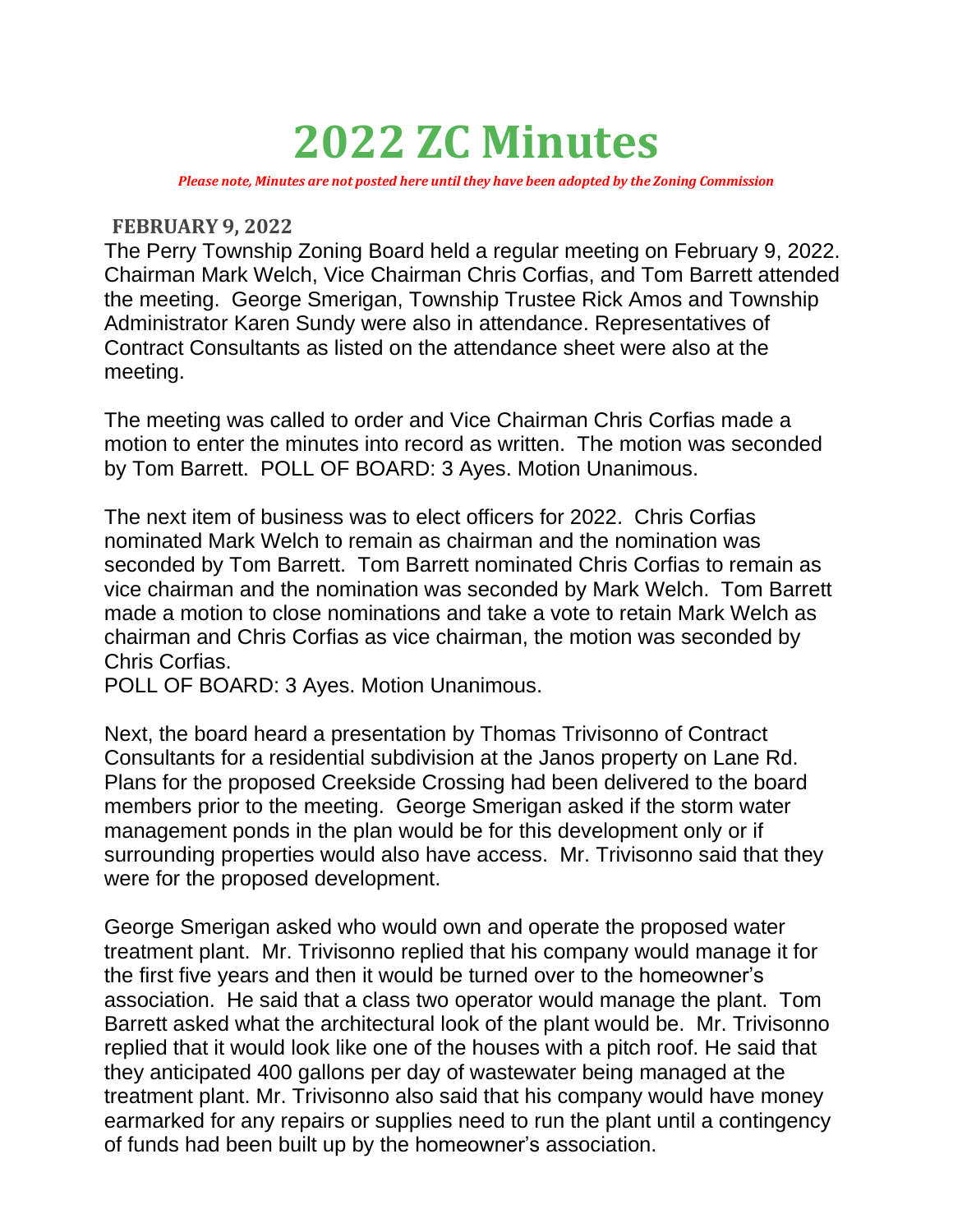George Smerigan questioned what the timeline for starting the project was, if it were to be approved and Mr. Trivisonno answered approximately 90 days. Rick Amos asked if the initial phase was all on the Janos property and Mr. Trivisonno replied yes. Chris Corfias expressed his concern that green space in a PUD is supposed to buffer the development from view, but the Creekside Crossing plan pushes the development towards the road. Tom Barrett expressed concern about the added traffic on Lane Rd.

Kay Hovanian Homes would be the builder for the proposed development, and they would like to have a variance to offer a 1400 square foot ranch home. There would be a minimum of four models of homes and as many as six different models.

Rick Amos expressed concern that, if the development were to be approved, the township would be losing industrial zoned property that is not easily replaced. Mark Welch noted that the development is not in line with the township's comprehensive plan.

Tom Barrett made a motion to send the packet for Creekside Crossing to the Lake County Planning Commission and ask for it's input. The motion was seconded by Mark Welch. POLL OF BOARD: 2 Ayes/1 Nay. Motion passed.

The board set a regular meeting for March 2 at 6:00 p.m. so that the absent board members could discuss the matter and share their comments and concerns to the board and Contract Consultants representatives before a public hearing was scheduled.

There being no further business, Chris Corfias made a motion to adjourn. The motion was seconded by Tom Barrett. POLL OF BOARD: 3 Ayes. Motion Unanimous.

## **MARCH 2, 2022**

The Perry Township Zoning Board held a regular meeting on March 2, 2022. Chairman Mark Welch, Vice Chairman Chris Corfias, Randy Vermilya, Nick Giegerich and Tom Barrett attended the meeting. George Smerigan, Township Trustee Rick Amos, Zoning Inspector Pat Freeman and Township Administrator Karen Sundy were also in attendance. Representatives of Contract Consultants as listed on the attendance sheet were also at the meeting.

The meeting was called to order and Tom Barrett made a motion to enter the February 9, 2022 minutes into record as written. The motion was seconded by Nick Giegerich. POLL OF BOARD: 2 Ayes & 2 abstain.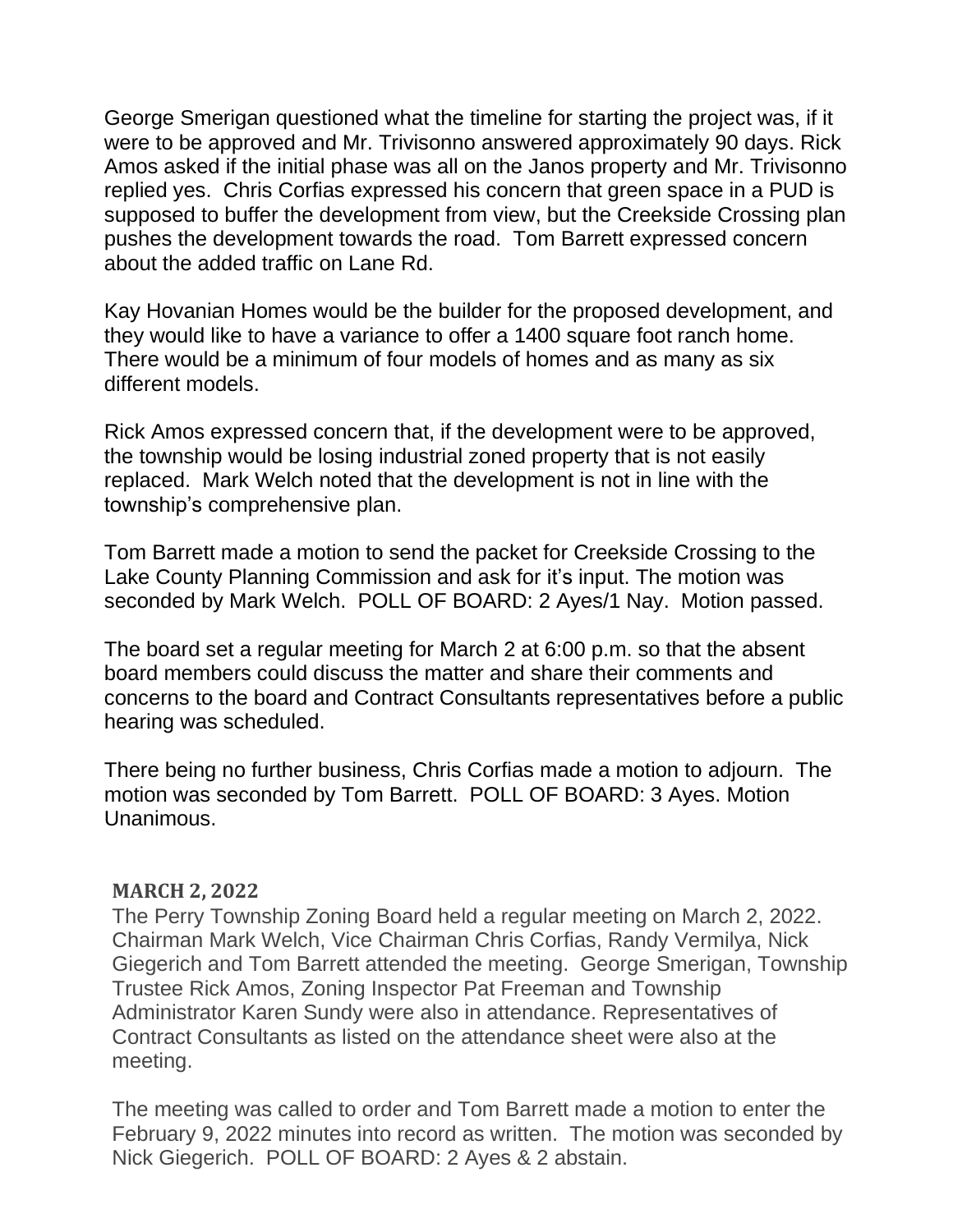Next, Chairman Welch set the date of the Public Hearing for Wednesday, March 30th at 6:00pm.

The board heard a presentation by Thomas Trivisonno of Contract Consultants for a residential subdivision at the Janos property on Lane Rd. Mr Trivisonno said that he believed that rezoning from light industrial to residential was in the best interest of the property owners as there has been no interest in developing the property for industrial purposes since the 1950s. Thomas Trivisonno said that the proposed waste water treatment plant is able to handle the effluence of 175 homes. He said that the license was issued as a private operator, but the county could go back to the PUCO to apply to become public. George Smerigan asked if the plant is expandable. Mr. Trivisonno said that is expanded to handle 175 homes. George Smerigan asked if it could handle light industrial waste. Mr. Trivisonno said that it would have to be decided by the EPA.

Chairman Welch asked if any of the lots were in the wetland areas. Mr. Trivisonno said that there are a few lots that have the back corners in wetland areas.

Vice Chairman Corfias asked Mr. Trivisonno if if he did a phase two investigation regarding waste from the junk yard. Mr. Trivisonno said that they had and it had been ok'd and that the effluent drained away from the proposed development.

George Smerigan remarked that HOAs historically don't do well over time, saying that most start out fine but deteriorate over time. Mr Trivisonno said that before the plant was handed over to the HOA, there would be a list of regulations that the homeowners would have to commit to, including having a reserve of \$100,000. to cover any unforeseen maintenance issues. George Smerigan commented that there will be a homeowner's fee of \$70.00 a month per lot to maintain the unit and to maintain the reserve. This includes the wages for a class B operator and a second laborer, estimated to be \$60,000 per year. Mr. Trivisonno confirmed that every single unit must be sold before the management of the waste water treatment facility is turned over to the HOA. Chairman Welch asked if the package plant emptied straight into a stream or if there would be a retention pond. Mr. Trivisonno said that it empties directly to a stream. He said that it has a UV filter as the last filtration step.

Mr. Trivisonno said the PUD proposes public streets, but that his company is willing to make them private if the board deemed that in the best interest of the community.

The board reviewed the proposed housing plans. The developers said that